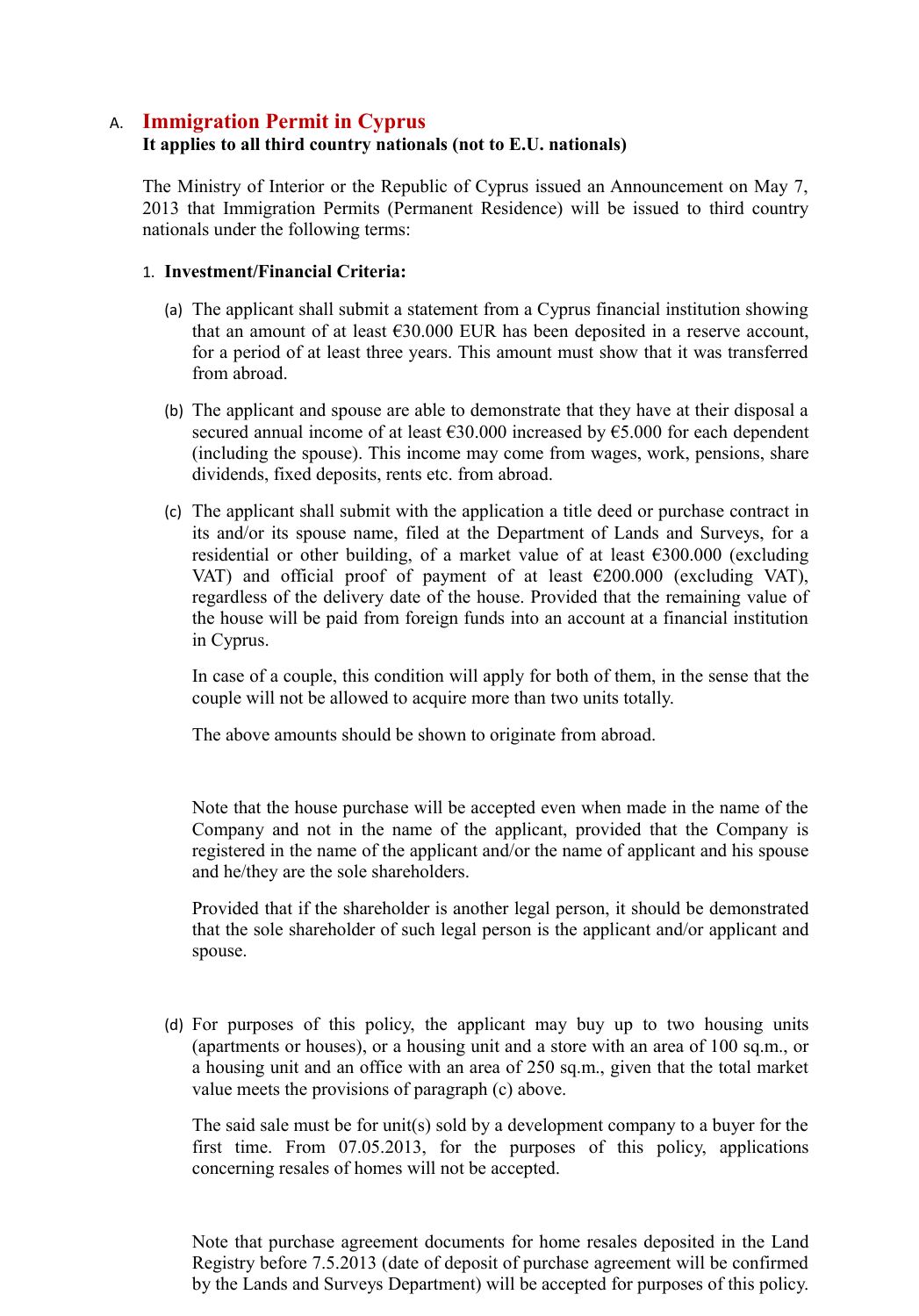Provided that the houses/apartments can be independent of each other, but both must be sold by the same company.

(e) Immigration permits are issued to the applicant with dependents the spouse and children under the age of 18. Unmarried dependent children aged 18 to 25 years, may submit their own separated application for acquisition of immigration permit only if they are proven students and the father and/or mother present additional annual income of  $65.000$  for each dependent child. Note that each such dependent child shall submit with the application all required documents specified in the list (see section 6 hereinafter).

Provided that such authorization will be valid until the age of 25 years. If the interested person wishes to obtain a new immigration permit, it must apply under the existing criteria as an independent person.

(f) Immigration permit may be issued to the applicant's children over 18 years of age not financially dependent on the applicant, provided that for each of these children there is attributable market value of the acquired property of at least  $\epsilon$ 300.000 (excluding VAT) as described in paragraph (c) above (i.e. if the applicant has a financially independent child aged 30 and wishes to obtain an immigration permit, he should buy a house total market value of  $\epsilon$ 600.000, if he has two adult children, financially independent, must buy home value of  $\epsilon$ 900.000 etc).

In such cases, a certificate of payment of at least 66% of the market value of the home must be submitted along with the application (i.e an amount of  $\epsilon$ 400.000 for a home of a residential market value of  $\epsilon$ 600.000) and each child will submit with its application all required documents (i.e. secured annual income of  $\epsilon$ 30.000, deposit in a financial institution in Cyprus of an amount of  $\epsilon$ 30.000 which will remain blocked for three years).

#### 2. **Quality Criteria:**

- (a) The applicant and spouse must submit a certificate of clear criminal record from the country of resident and generally must not constitute in any way a threat to public order or public safety.
- (b) The applicant and spouse will attest that they will not be employed in any direct or indirect way in Cyprus.

Note that the applicant and/or spouse may be shareholder(s) in a company registered in Cyprus and the income from the dividends of such company is not considered as an obstacle to obtain the immigration permit.

- (c) The applicant and the member of its family included in the immigration permit must be visiting Cyprus at least once every two years.
- (d) All required supporting documents, which are attached to the application for immigration permit as well as their translation in Greek or English must be duly certified.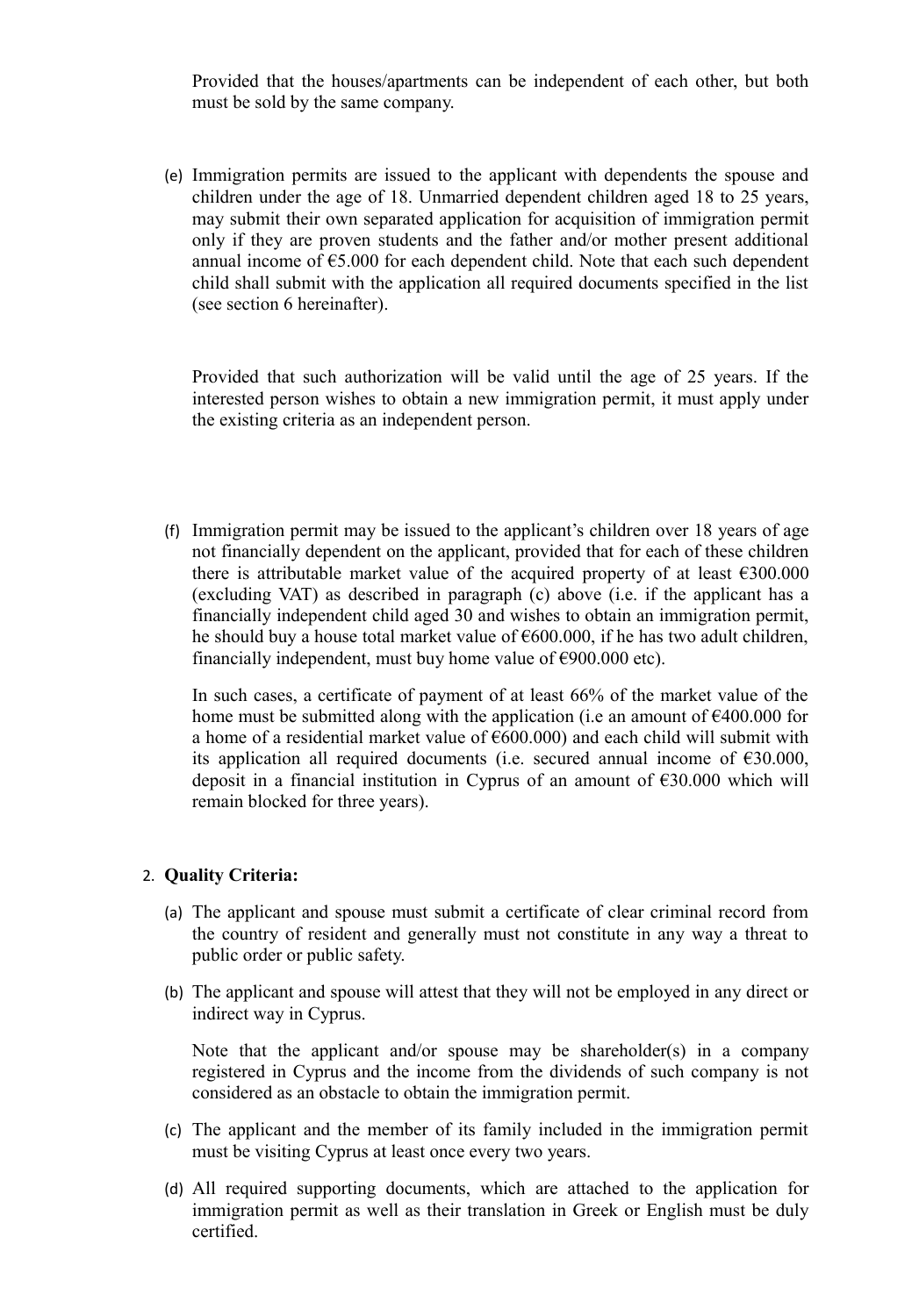### 3. **Procedure for Submission and Examination of Application**

- (a) Applications must be submitted directly to the Civil Registry and Migration Department (CRMD) personally or through a representative (relevant phones 22403921 and 22403943) with a non-refundable fee of  $\epsilon$ 500.
- (b) Applications submitted in Cyprus, either personally or through a representative, will be submitted in a common dossier. (Each document of the application will be punctured and attached in the dossier and numbered in blue ink from the first to the last page, this being the responsibility of the person submitting the application).

The dossier will include also a registration form for all documents submitted with the application and for any other supplementary documents by or on behalf of the applicant.

- (c) The application shall be speedily processed by the CRMD and submitted to the Minister of Interior. For the purpose of this type of immigration permit, an interview with the applicant will take place only in certain cases considered necessary by the Director General of the Ministry of Interior.
- (d) The Ministry of Interior will inform the applicant or his representative and the CRMD on the decision of the Minister of Interior.
- (e) The holder of an immigration permit should be visiting Cyprus at least once every two years and comply with all the provisions of relevant legislation.

### 4. **Transitional Provisions:**

After the publication of this Announcement, any citizen of third country who applied for an immigration permit Category F may, if it wishes, submit to CRMD additional information to demonstrate conformity that the criteria in paragraphs 1-3 of the Announcement are fulfilled, through a new application form so that the review of the application is performed in accordance with the provisions of Regulation 6(2) of the Aliens and Immigration Regulations and based on the above criteria and relative procedure.

## 5. **Time schedule for the issue of immigration permit**

If the criteria of this Announcement are met and unless there are reasons relating to either the criminal records of applicant, either on grounds of policy or public security, the application will be considered by the Minister of Interior in a positive way and the immigration permit will be issued.

It is estimated that by applying the procedure described in this Announcement, the examination period of the application from the date of its submission, will not exceed 2 months.

## 6. **Application Forms**

Available online the following forms:

- $^{35}_{17}$  Application form (M.67).
- $^{35}_{17}$  List (check list) of documents submitted with the application (in Greek and English).
- List (check list) of documents submitted with the application (in Greek and English) for adult children in accordance with paragraph 1(e).